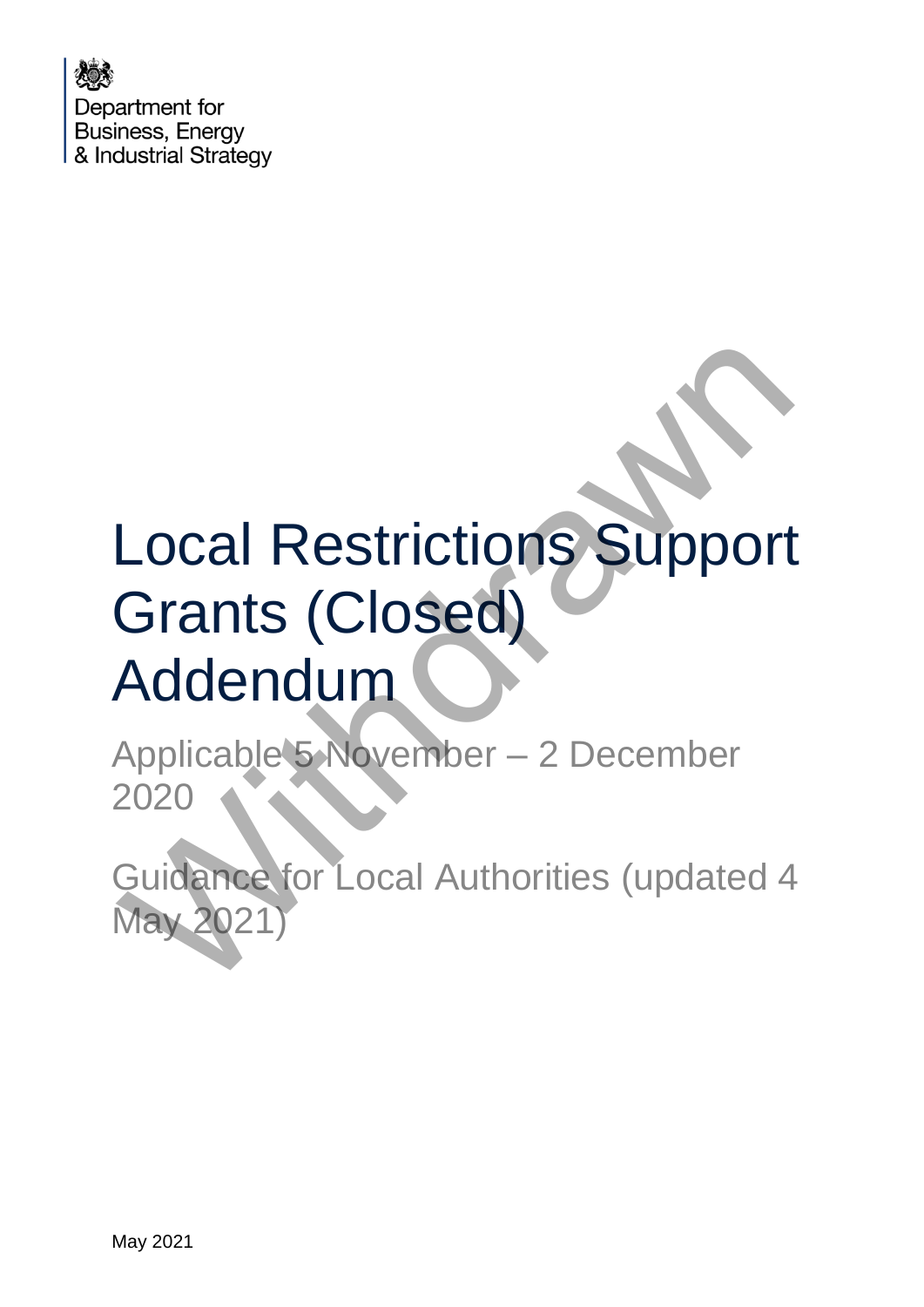## Local Restrictions Support Grants - (Closed) Addendum 5 November – 2 December 2020

- 1. National restrictions refer to legally binding restrictions imposed on all Local Authority areas in England in response to the threat posed by coronavirus.
- 2. When national restrictions are imposed by Government and a significant number of businesses are mandated to close to manage the spread of coronavirus, then Local Restrictions Support Grant (Open) and (Sector) will cease to apply, and (Closed) will be superseded by the conditions set out in this addendum. Businesses will not be eligible for multiple versions of the Local Restrictions Support Grant under widespread national restrictions.
- 3. Local Authorities (LAs) who triggered the Local Restrictions Support Grant (Open) between 1 August and 4 November will still receive their payments for that period.
- 4. Local Authorities will receive a pro-rata payment for 1 November to 4 November under the Local Restrictions Support Grant (Sector), to support eligible nightclubs and sexual entertainment venues. LAs will then be able to support those businesses through LRSG (Closed) set out in this addendum.
- 5. The Local Restrictions Support Grant (Closed) will move from a 14-day payment cycle to an alternative payment cycle. For 5 November – 2 December a 28-day payment cycle will be applied. Grant funding will be issued to Local Authorities at the beginning of the 28-day payment cycle, which is the first day widespread restrictions come into force nationwide. cosas to apply, and (Closed) will be superseded by the conditions set out in<br>this addentum. Businesses will not be eligible for multiple versions of the<br>Local Restrictions. Support Grant under widespread national restricti
	- 6. This funding will be provided on a rolling 28-day basis for as long as national restrictions apply, in line with the grant offer letter sent to Local Authorities (using a grant under section 31 of the Local Government Act 2003).
	- 7. Businesses that are eligible are those that have been mandated to close by Government and include non-essential retail, leisure, personal care, sports facilities and hospitality businesses.
	- 8. Businesses must have been trading the day before national restrictions came into force to be eligible to receive funding under this scheme.
	- 9. For the purposes of this grant scheme, a business is considered to be trading if it is engaged in business activity. This should be interpreted as carrying on a trade or profession, or buying and selling goods or services in order to generate turnover. Fully constituted businesses in liquidation, dissolved, struck off or subject to a striking-off notice are not eligible under these conditions.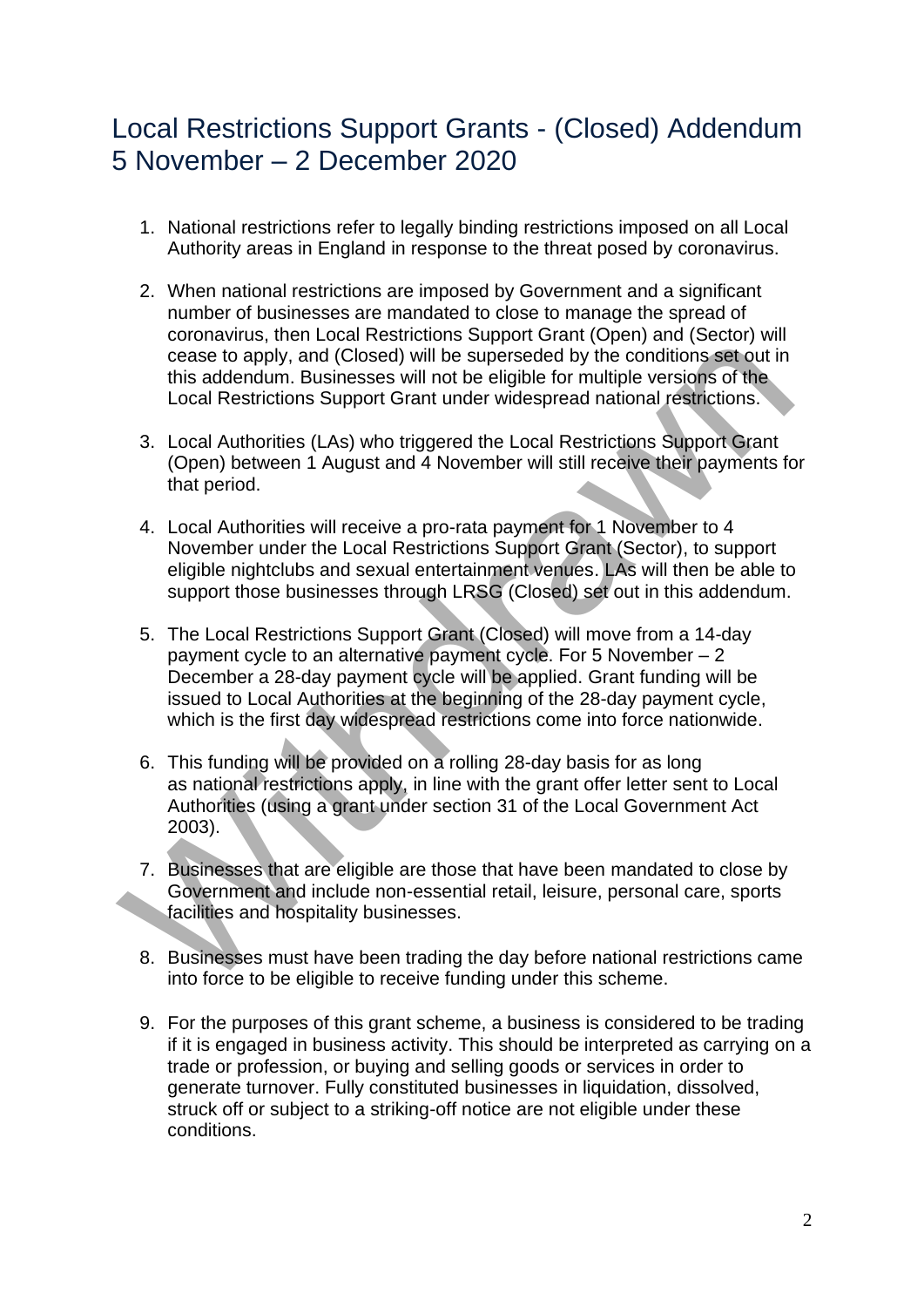To help further, some trading indicators are included below that can help assess what can be defined as trading for the purposes of the grant schemes. Indicators that a business is trading are:

- The business has staff on furlough
- The business continues to trade online, via click and collect services etc.
- The business is not in liquidation, dissolved, struck off or subject to a striking-off notice or under notice
- The business is engaged in business activity; managing accounts, preparing for reopening, planning and implementing COVID-safe measures

This list of indicators is not exhaustive and Local Authorities must use their discretion to determine if a business is trading.

- 10.Where Local Authorities have previously rejected applications from businesses that were not open, but can be considered to have been trading, Local Authorities are asked to revisit these applications and pay these businesses retrospectively.
- 11.Each eligible Local Authority will be issued funding allocations that will be calculated using Valuation Office Agency (VOA) data, based on the categories of business relevant to the closures imposed by Government, and monitored with Local Authorities using DELTA. This is to provide each eligible Local Authority with an allocation based on a consistent approach that reflects the businesses closed by national restrictions. If the allocation proves insufficient for all eligible businesses, top-up funding will be provided. measures<br>
This list of indicators is not exhaustive and Local Authorities must use their<br>
discretion to determine if a business is trading.<br>
10. Where Local Authorities have previously rejected applications from<br>
businesse
	- 12.The thresholds that apply to LRSG (Closed) apply to this addendum:
		- a. Businesses occupying hereditaments appearing on the local rating list with a rateable value of exactly £15,000 or under on the date of the commencement of the widespread national restrictions will receive a payment of £1,334 per 28-day qualifying restriction period.
		- b. Businesses occupying hereditaments appearing on the local rating list with a rateable value over £15,000 and less than £51,000 on the date of the commencement of the widespread national restrictions will receive a payment of £2,000 per 28-day qualifying restriction period.
		- c. Businesses occupying hereditaments appearing on the local rating list with a rateable value of exactly £51,000 or above on the commencement date of the widespread national restrictions, will receive £3,000 per 28-day qualifying restriction period.
	- 13.On 5 November 2020, when new national restrictions are imposed by Government, all Local Authorities will trigger the Additional Restrictions Grant (ARG), besides those Authorities mentioned in the Additional Restrictions Grant guidance (paragraph 11), which had already agreed this support with Government at the time of publication. Local Authorities are only eligible to